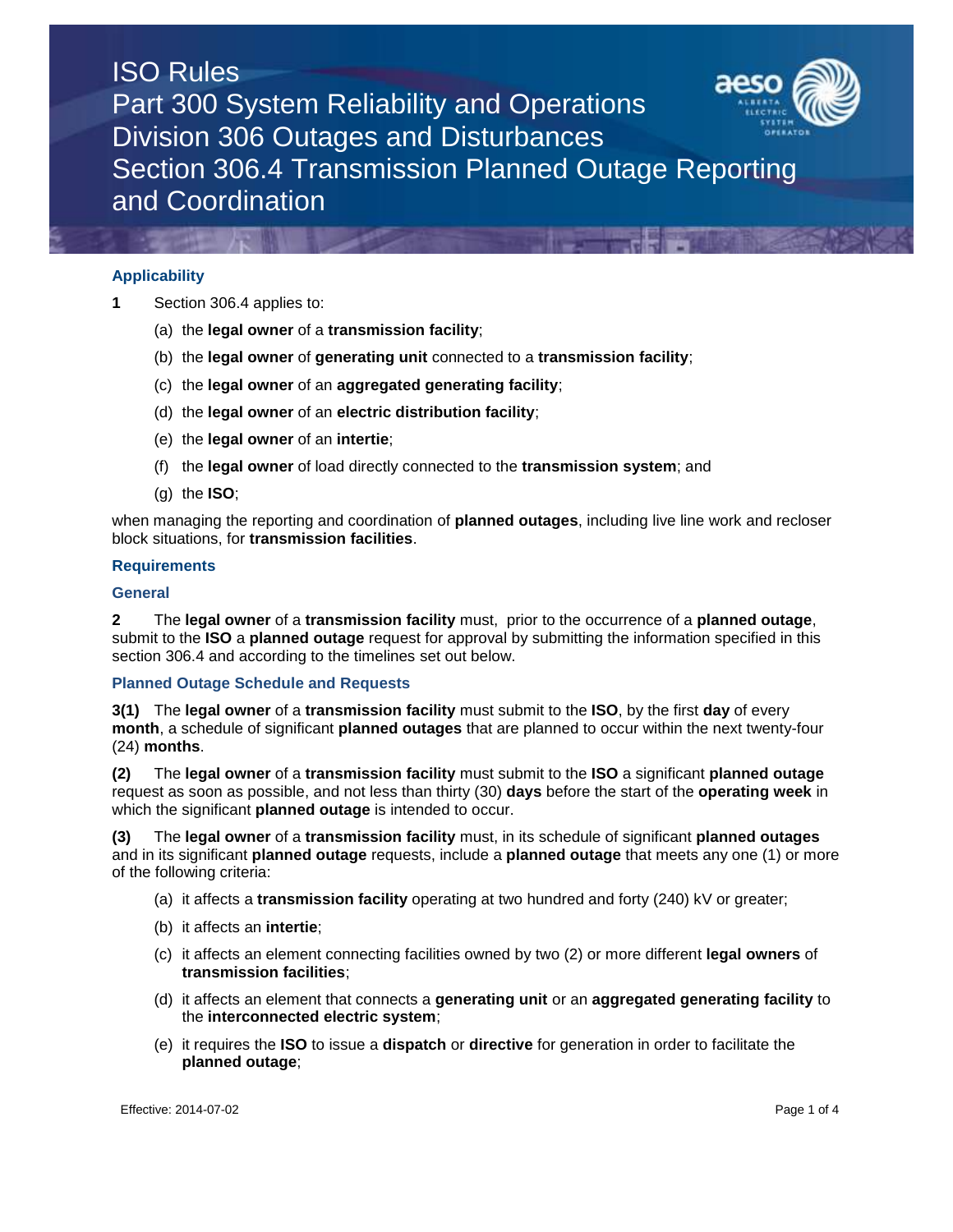

(f) it affects a cutplane limit;

- (g) it limits or reduces the operability of a synchronous condenser, static VAr compensator, static compensator or other similar dynamic device; or
- (h) it affects high voltage direct current facilities.

**(4)** The **legal owner** of a **transmission facility** must submit to the **ISO** a non-significant **planned outage** request no later than 12:00 noon on Tuesday in the week before the **operating week** in which the non-significant **planned outage** is intended to occur.

**(5)** The **legal owner** of a **transmission facility** must, on the Tuesday before each **operating week** and prior to 12:00 noon, resubmit to the **ISO** all **planned outage** requests that the **legal owner** intends to conduct in the following **operating week**.

# **Changes to Requests and Cancellations**

**4(1)** The **legal owner** of a **transmission facility** must submit to the **ISO** any changes to a previously submitted **planned outage** request, including cancellations, as soon as possible, and no later than 10:00 am on the **business day** before the first **day** impacted by the intended change to the previously submitted **planned outage** request.

**(2)** The **legal owner** of a **transmission facility** must, if it is unable to comply with subsection 4(1), submit to the **ISO** a cancellation of a **planned outage** request as soon as possible after the deadline set out in subsection 4(1), and provide a reason as to why it was unable to submit the cancellation by that deadline.

# **Outage Pre-Work and Information**

**5(1)** The **legal owner** of a **transmission facility** must, prior to submitting to the ISO any **planned outage** request or a change to a previously submitted **planned outage** request:

- (a) coordinate the **planned outage** with other affected **legal owners**;
- (b) perform a **contingency** assessment of the **planned outage**, considering conditions throughout the duration of the **planned outage,** and develop plans to mitigate any concerns identified; and
- (c) determine the **planned outage** does not conflict with any other **planned outage**.

**(2)** The **legal owner** of a **transmission facility** must, as part of any **planned outage** request, provide **planned outage** information to the **ISO** in the form the **ISO** specifies, including the following:

- (a) the **transmission facility** being taken out of service;
- (b) dates and times, indicating the start of switching to isolate a facility and the end of switching to return the facility to service;
- (c) nature of work and any related elements that will be affected;
- (d) details of the **contingency** assessment and any mitigation plans;
- (e) confirmation of coordination with all affected **legal owners**;
- (f) isolation points energized at greater than 25 kV; and
- (g) time to restore the **transmission facility** in an emergency.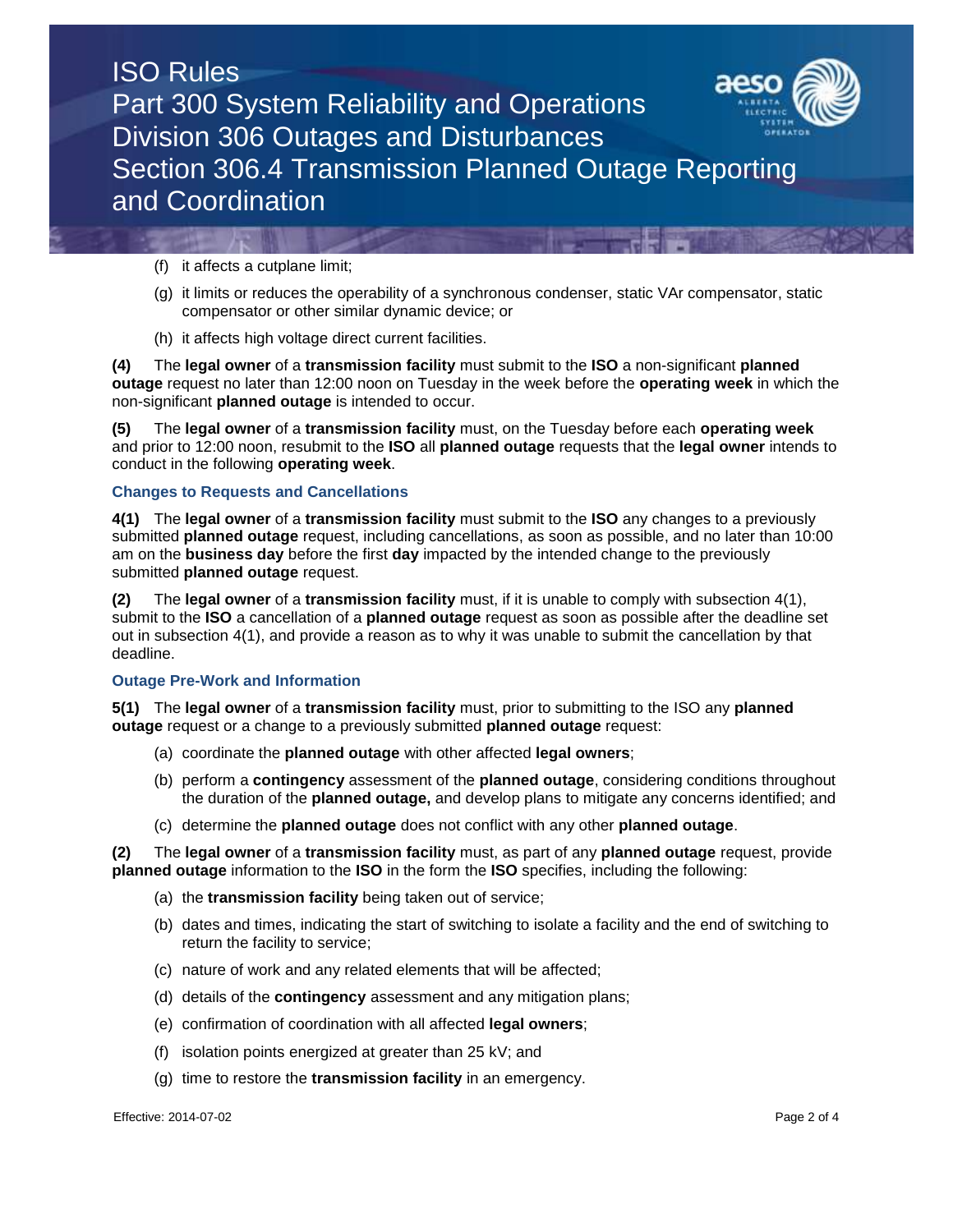

### **ISO Assessments**

**6(1)** The **ISO** must, no later than the start of the **operating week** in which the **planned outage** is to occur, assess:

- (a) in the case of a significant **planned outage**:
	- (i) a **planned outage** request submitted prior to ninety (90) **days** before the start of the **operating week** in which the **planned outage** is to occur; and
	- (ii) a change to a **planned outage** request, previously submitted pursuant to subsection 6(1)(a)(i), that is submitted prior to thirty (30) days before the start of the **operating week** in which the change is to occur; and
- (b) in the case of a non-significant **planned outage**, a **planned outage** request, and any change to such request, that is submitted prior to 12:00 noon on Tuesday in the week before the **operating week** in which the **planned outage** or the change, as applicable, is to occur.

**(2)** The **ISO** may assess a change to a **planned outage** request that is submitted in accordance with subsection 4, but that is submitted later than the timelines specified in subsection 6(1).

**(3)** The **ISO** must, if it assesses a **planned outage** request or any change to such request, do so by taking into account:

- (a) the **reliability** of the **interconnected electric system**;
- (b) potential impacts to **market participants**;
- (c) coordination of the **planned outage** with other affected **legal owners**; and
- (d) coordination of the **planned outage** with other anticipated conditions on the **interconnected electric system**.

### **ISO Approvals**

**7(1)** The **ISO** must approve a **planned outage** request or any changes to such request, excluding cancellations, if the **ISO**:

- (a) assesses the **planned outage** request, or any change to such request, as set out in subsection 6; and
- (b) determines that the **planned outage** can be conducted without adversely affecting the **reliability** of the system or the fair, efficient and openly competitive operation of the market.

**(2)** The **ISO** must, if it approves a **planned outage** request or any change to such request, communicate such approval via an approved outage report posted on the AESO website.

**(3)** The **ISO** must approve a **planned outage** request and any change to such request in order for the **planned outage** to proceed.

**(4)** The **ISO** may, based on real time **reliability** requirements of the **interconnected electric system**  and necessary **ISO** operational flexibility, cancel any **planned outage** it has already approved under subsection 7(1) by providing written or verbal notice to the **legal owner** of the **transmission facility**.